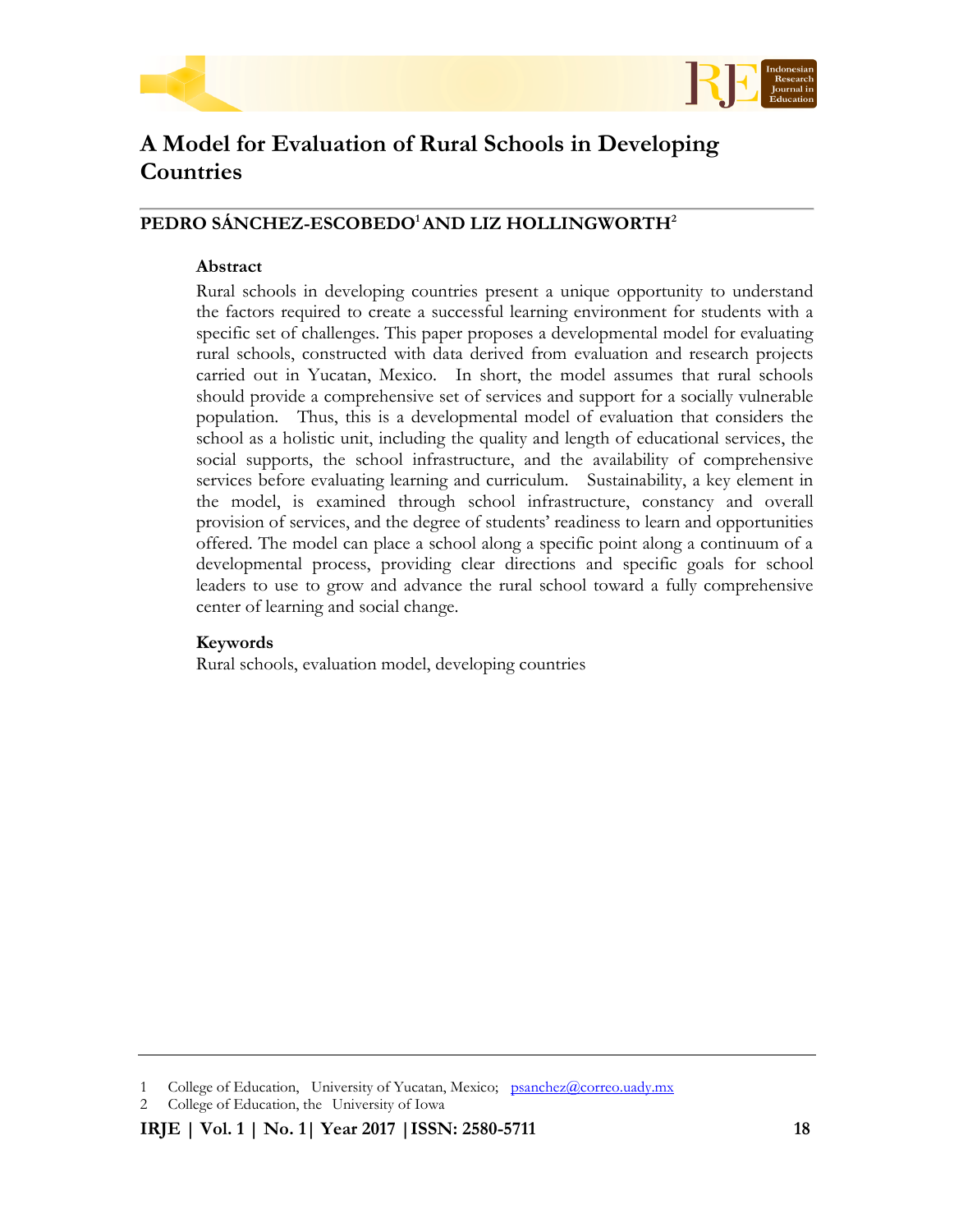

# **Introduction**

In 2015, a research team with funds from the Mexican federal government carried out a study of four rural schools in the Mayan zone of the Yucatan to evaluate the impact of the emerging program, "Escuelas Tiempo Completo", or "full time schools project." This federal school improvement program was designed to provide support to Mexican children in socially vulnerable conditions by extending educational activities from three to six hours a day, and to provide additional support in areas of health, nutrition, special education, Spanish language, math, technology, Mayan language and culture, and art (Sanchez Escobedo, 2016). Results and lessons learned from this study provide the basis for the construction of a new conceptual framework to understand how rural schools develop from providing the most basic services to students to a comprehensive, full-service community center with full supports for the special needs of rural school children in developing countries.

Historically, the evaluation of school effectiveness has oscillated between models that underline instructional issues and those that assess social and contextual issues involved in the student readiness to learn. From the first perspective, Carroll (1963) presented a model where the degree of student mastery is a function of the ratio of the amount of time spent on learning tasks to other non-instructional activities. In the Carroll model, the quality of instruction can then be improved by focusing on immediate factors such as aptitude, opportunity, perseverance, quality of instruction and the ability to understand instruction. In this way, the Carroll model provides a way to understand and evaluate schools as a function of the time spent teaching and the quality of instruction.

The second perspective is best illustrated by the seminal work on equality of opportunity undertaken by Coleman (1966) and Jencks (1972). These two studies from different disciplinary backgrounds arrived at similar conclusions, arguing that learning was largely dependent upon the physical and psychological readiness of the student. This readiness was determined by the degree of nutrition, health, security, and other essential supports within the family and community.

However, there are few models of evaluation that combine both views. In the case of rural schools specifically, there have been relatively few attempts to develop models of evaluation for rural schools that are both theoretically sound and that have pragmatic value. Furthermore, some models of education are based upon subjective and pedagogically-based constructs, making them difficult to assess. For example, the 2017 Mexican educational model presented by Aurelio Nuño Mayer, Secretary of Public Education, argues that the final outcomes of education are liberty, creativity, reasoning, and not memory. These outcomes are not only unobservable, but also do not take into account school context.

The model presented here derives from results and data from an ethnographic research project in rural schools in conditions of social vulnerability in Yucatan, Mexico. In short, the model posits empirical dimensions and measurable indicators to place a given rural school in a specific developmental stage along a continuum, prescribing actions and strategies for growth and advancement.

To better understand the rural school context, we first provide a review of the literature on the evaluation of rural schools.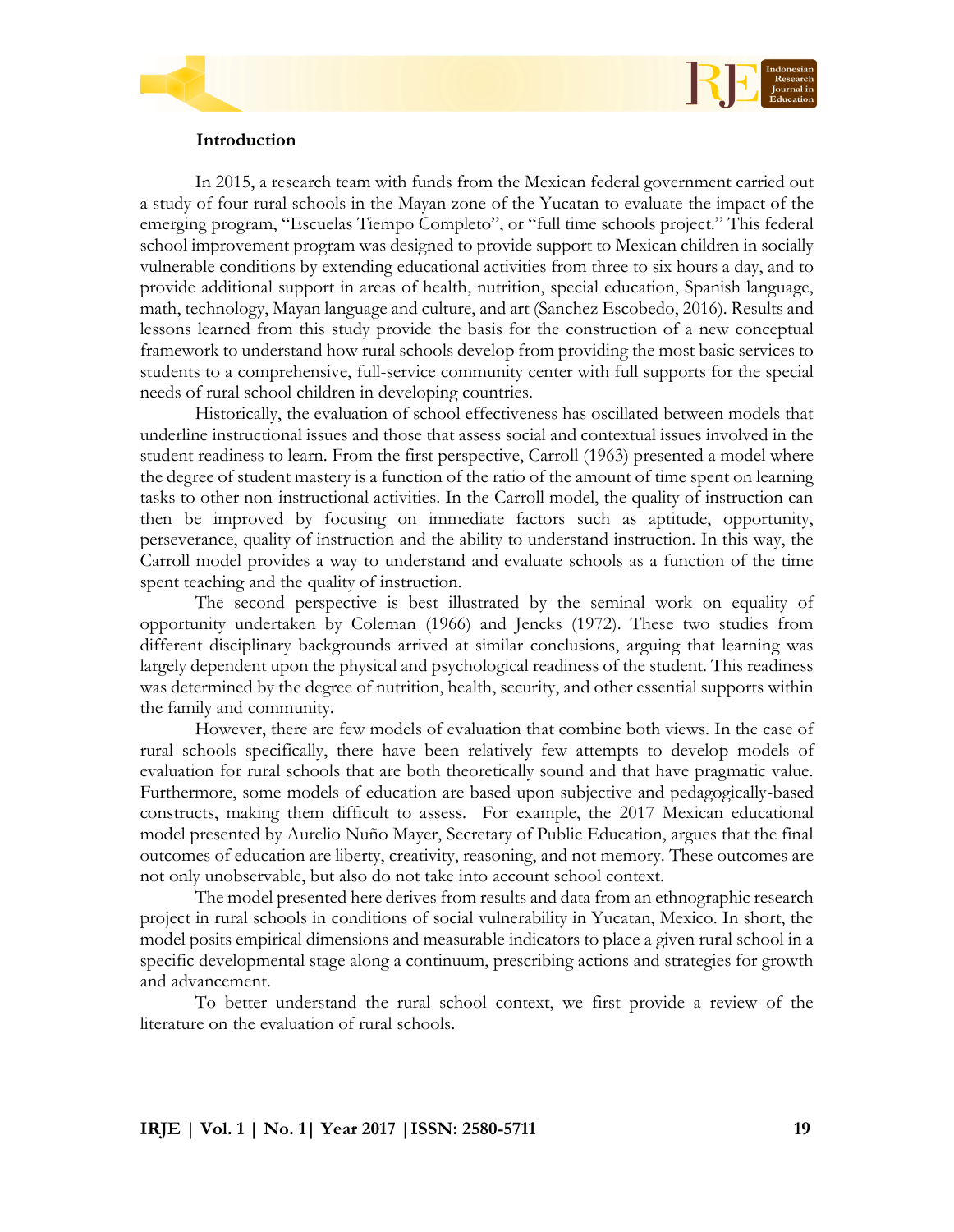



# **Literature Review on the Evaluation of Rural Schools**

Despite many of the similarities with Mexican rural schools, American models and strategies of evaluation of rural schools in the United States cannot be used to assess rural schools in developing countries. For example, as in Mexico, children in rural schools in the United States face poverty and food insecurity at a greater rate than the national average (Demi, Coleman-Jensen, & Snyder, 2010; Olsen, 2017). However, despite the poverty of students, Nelson (2010) argues that small, rural American schools have several advantages such; sufficient resources, well-paid teachers, meals, and other health supports to children. Furthermore, smaller class sizes create a much more personalized environment for building relationships among students and staff. This also means that every student may have a greater opportunity to participate in a variety of learning and extracurricular activities. In fact, it has been argued that many rural schools in the United States actually provide a better educational outcome for students than urban schools (Olsen, 2017).

On the other hand, poverty in rural schools in Mexico has had a tremendous influence on the students' readiness to learn, and public educational policies do not necessarily respond to many needs of rural schools. Although only a quarter of the Mexican population lives in rural areas, two-thirds of the population live in extreme poverty reside in this area (Tyler, 2006). Furthermore, poverty in rural areas is worse than in urban areas because there are fewer services and opportunities (Pateman, 2011).

Not surprisingly, educational outcomes in the rural Mexican schools are far from satisfactory. The Mexican Agency for Educational Evaluation reported that because of poverty conditions, rural students do not learn to read and write on the average until they are 8 years old, a significant delay in comparison to their urban school's peers, which is closer to 6 years old (Instituo Nacional de la Evaluacion de la Educacion, 2017). What is more, the indigenous population living in poverty comprises the segment of the population with the highest rates of illiteracy (Schmelkes, 2013). This group composes two-thirds of the enrollment in Mexican rural schools and has significantly fewer resources and infrastructure than urban schools. Moreover, nearly half of the teachers in Mexican rural schools do not hold a college degree.

Despite the importance given in official discourse to the role of schools in improving social conditions, evaluating the effectiveness of rural schools remains a secondary discussion in educational policy and evaluation studies. What is more, the few calls for school evaluation in Mexico focus on using student test scores to determine school quality. Student learning outcomes are not a fair indicator of the effects of schooling in rural settings in Mexico due to the negative influences of malnourishment, hunger, diseases or family violence. In general, the rural school has some specific educational characteristics which require a psycho-educational approach as well some teaching strategies particularly adapted to its context. Hence, specific evaluation standards and strategies are required.

From this perspective, traditional models of evaluation in the United States used to assess rural schools cannot be used in Mexican rural schools because of the diverse socioeconomic conditions, available resources, and educational policies. The major difference is perhaps that conditions in the United States and developed countries allow for the assessment of learning and instruction as indicators of quality of the school and the effectiveness of the educational process. While in developing countries, rural schools need to account first for the remedial or effects of educational services and other socials supports in the general development of a child (Scheerens & Creemers, 1989).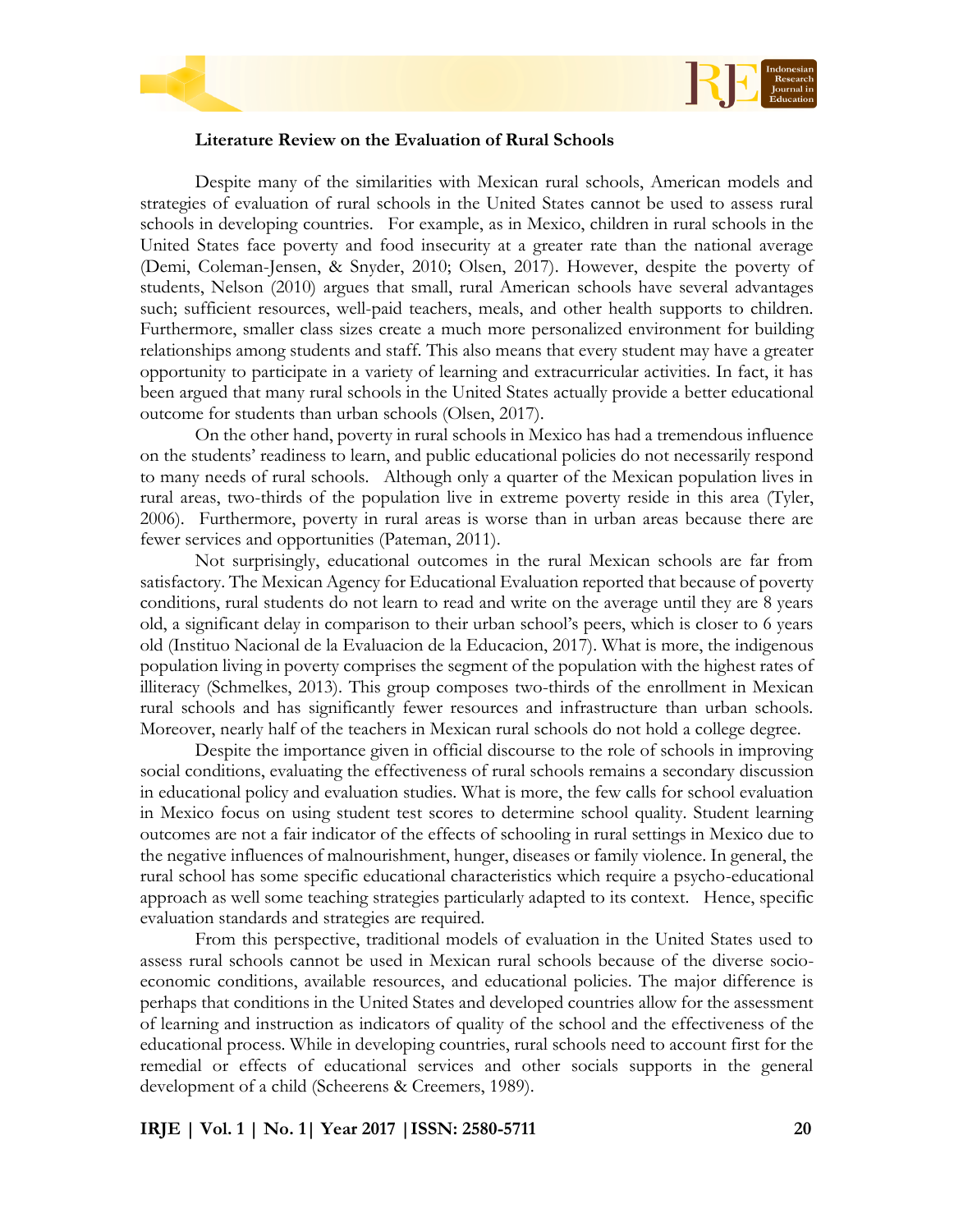



A second important difference between United States and Mexico is the role and value of the school in the community. Although in both countries rural schools are perceived as centers for the community (Barley & Beesley, 2007; Olsen, 2017), the rural school in Mexico is in fact the most important service provider to the population in disadvantage. Vaccines, medication meals, meals, orientation and even financial support are provided directly or indirectly through the schools and education, in general, is a strategy for social development. In this context, home schooling is not only illegal but also it is considered to be a disadvantage and a sign of social isolation.

This work proposes a developmental model of evaluation for rural schools in developing countries that aims to go beyond traditional assessment models used in the United States, such as the growth model that attempted to estimate the percentage of students that met criteria for proficiency, or the value added model of achievement that aimed to make positive measurements of students' progress.

Following basic tenets of physical and psychological development, this model does not consider test scores or teacher evaluation reports unless the school had provided services to children cancelled the negative effects of poverty. It is argued that in rural schools, judging only students' scores is unfair, because it does not consider the conditions of disadvantage, the bilingual character of the school, problems with access and materials, or simply the degree of nourishment and health of the students. In addition, the model responds to the criticism of many other attempts that fail to devise a system of incentives that will align agents (services, teachers, principals and parents) with the organizational goals (Abernathy, 2010).

In this view, schools are the center of evaluation, not the students, principals or teachers. The model assumes that every rural school can be placed in a point of development depending the services and reach that they have achieved. Any school then can be placed along a continuum from a basic, emerging position to a holistic one with complete services that help the student ready to learn.

#### **Method**

An ethnographic approach in four typical rural schools in this region of Mexico was employed to collect information from the teachers, students, family members, and local authorities. The results were provided to stakeholders in the forms of written reports, audio, video, and other digital media (see for example, http://j.tinyurl.com/MayaProject).

As a result of this research, parameters of evaluation of these rural schools were established by combining the opinion of key actors (teachers, headmasters, administrators) with measurable indicators of efficiency, such as percentage of scheduled days of class actually provided, percentage of students attending school daily, availability of services (vaccines, etc.) quality and amount of teaching materials, and the number of days that meals were provided.

Indeed, it was clear from the study that objective measurable indicators were insufficient to judge the degree of efficiency in these schools in context. Lessons learned established five clear directions for a new kind of evaluation process; (1) schools need to be viewed as a unit in a holistic fashion, (2) any school can be placed at any given point of developmental scale, (3) beyond educational or instructional perspectives children's challenges need to be hierarchized, (4) evaluation results should provide specific directions for improvement, and (5) evaluation must be a systematic and consistent process.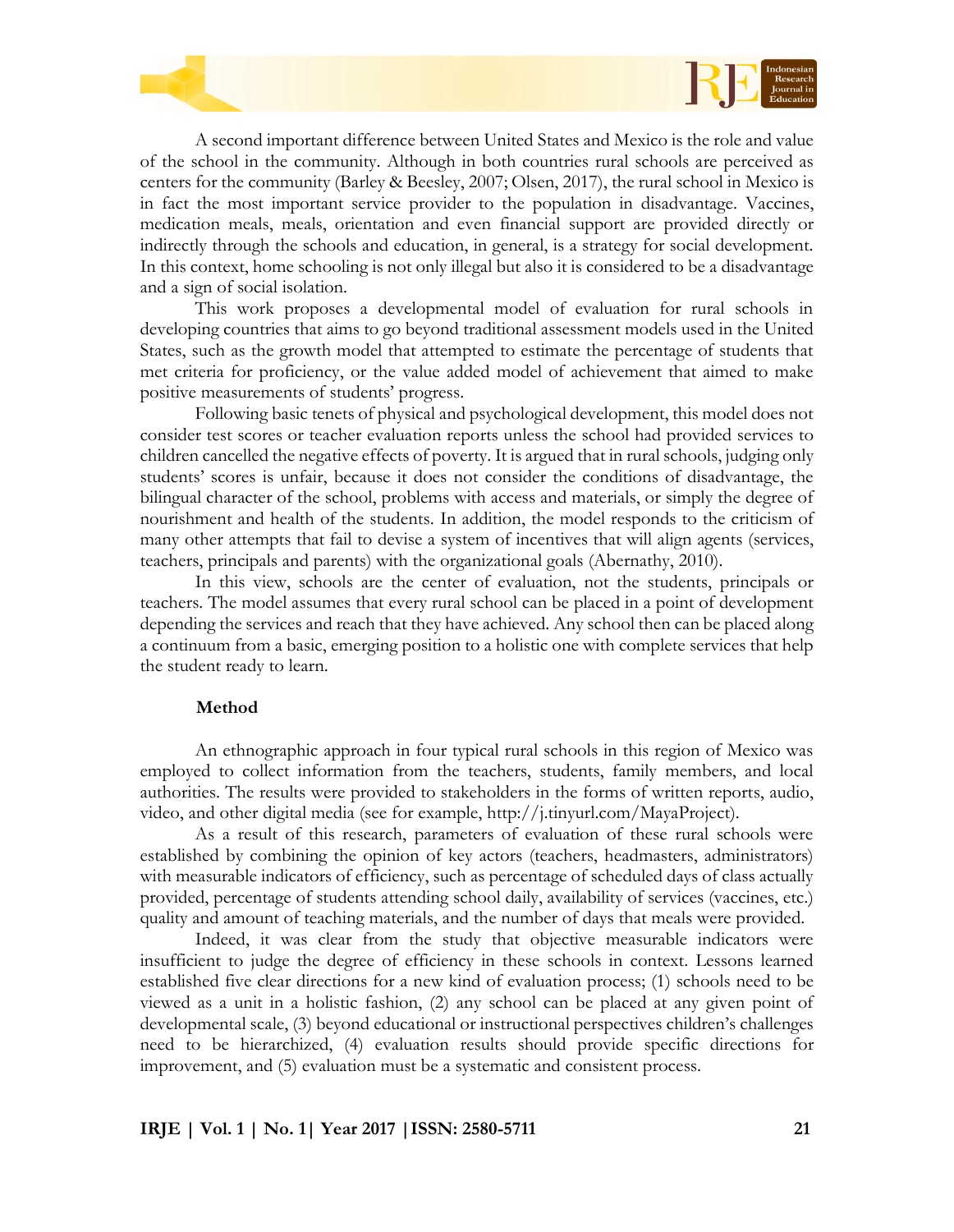

The evaluation of rural schools is complex and must be carried out in a qualitative fashion by methods that mix objective measurable indicators with statements and judgments of the school context to understand how the school responds to a child in social disadvantage. In addition to traditional indicators of learning, this new avenue of evaluation requires the assessment of the services and supports schools provide. It is only when the basic needs of students are met that they are ready to learn, so it would be premature to evaluate a school based on student academic outcomes until the school itself has reached the "Comprehensive" stage. In sum, data collection for this process, such as interviews, site visits, document review, and surveys, led to the re-conception of the school as a center of services and social support, promoting not only for learning, but also opportunities for social advancement.

Finally, the contextual framework and individual approach to each school was of paramount importance to the establishment of specific strategies for transition to higher levels of development. In some instances, for example, the school had to provide incentives to volunteer parents to prepare lunch. In others, the headmaster had to procure resources to build a covered shelter for protection for students during the lunch break because of the afternoon heat in the jungle. Another school needed to foster communication with families to ensure attendance of children to the school. In sum, each school had its own challenges, so the model had to take into consideration the individual contexts of each site.

Results from the study allowed investigators to identify different the specific types of educational services and social support actions that had positive influence on the educational process, such as increasing students' attendance, fostering creative positive learning environments, or providing additional support to the student such as meals, vaccines, uniforms and other resources. Results also provided the basis for constructing a developmental Model of Evaluation, holistic and developmental in nature, which is depicted in the following sections.

# **Results: A developmental model for rural school evaluation**

The model considers factors from the instructional process, while adds insightful criteria from models that focus on environmental conditions and factorize contextual factors into the understanding of educational outcomes. The factors considered are school readiness, infrastructure, instruction, and opportunities.

| Stage         | Focus of Evaluation                                         |  |
|---------------|-------------------------------------------------------------|--|
| Basic         | Planning                                                    |  |
|               | Identification of opportunities and strengths               |  |
|               | Some services are provided                                  |  |
| Developmental | There is a sense of complete services, meals and systematic |  |
|               | health support is provided                                  |  |
| Comprehensive | Complete services are provided, meals include breakfast     |  |
|               | and lunch. There is a systematic provision of health and    |  |
|               | educational services                                        |  |

**Table 1**. *Stages of the model*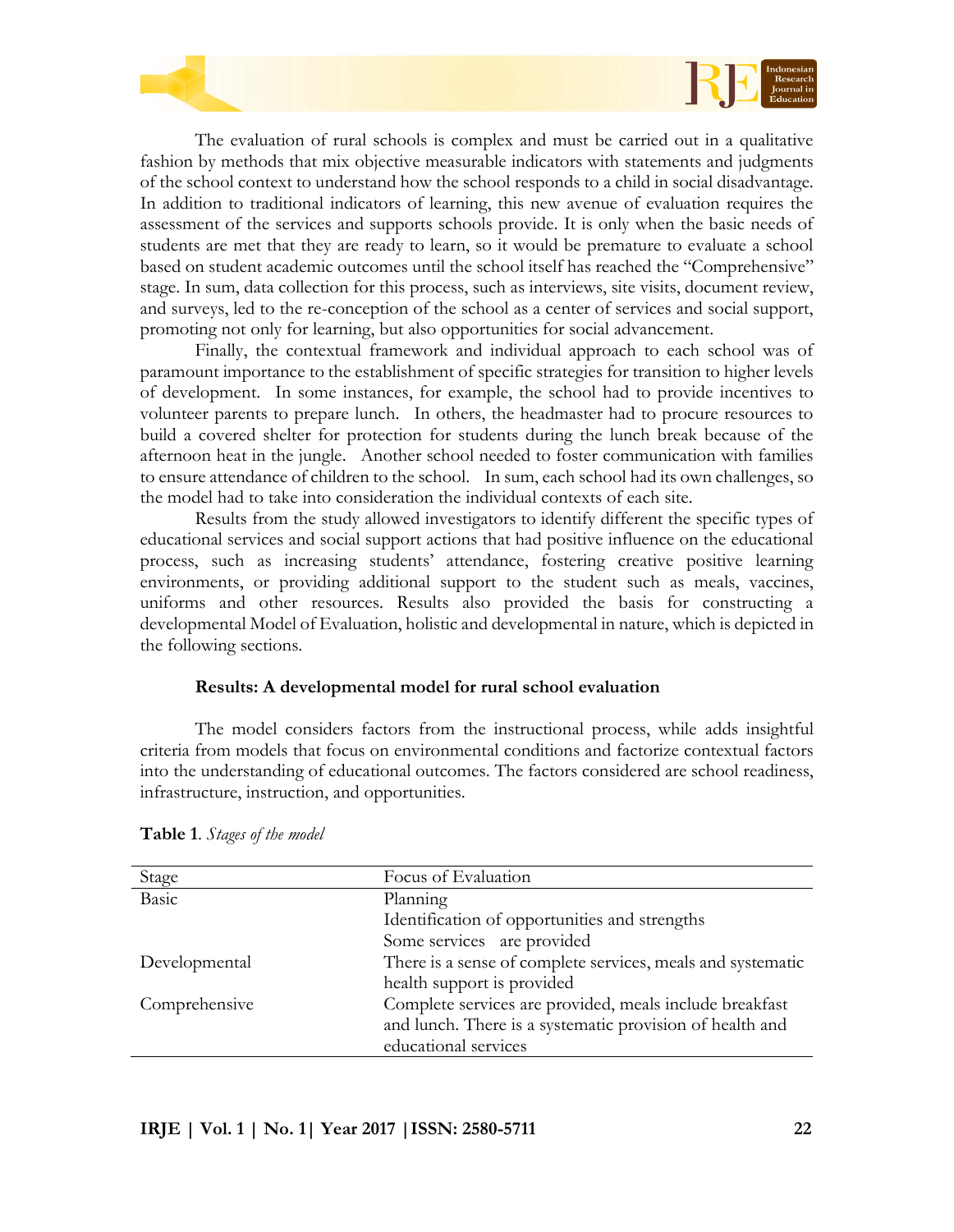



| Dimensions       | Indicators                              | Sustainability              |
|------------------|-----------------------------------------|-----------------------------|
| School readiness | <b>Breakfast</b>                        | Y, N, frequency, $\%$ of    |
|                  | Lunch                                   | children, number of days    |
|                  | Vaccines                                | etc.                        |
| Infrastructure   | Classrooms                              | $\#$ , conditions, use etc. |
|                  | Toilets                                 |                             |
|                  | Kitchen                                 |                             |
|                  | Etc.                                    |                             |
| Instruction      | Days of class                           | # of days, N of hours,      |
|                  | Hours of class                          | existing materials          |
|                  | Materials                               |                             |
|                  | Learning outcomes                       |                             |
|                  |                                         |                             |
|                  |                                         |                             |
|                  | Economic support                        |                             |
|                  | advancement                             |                             |
| Opportunities    | Physical education<br>Special education | Y or N. $\#$ days           |

**Table 2**. *Dimensions of the model*

**Figure 1.** *The developmental model of rural schools (MORS)*

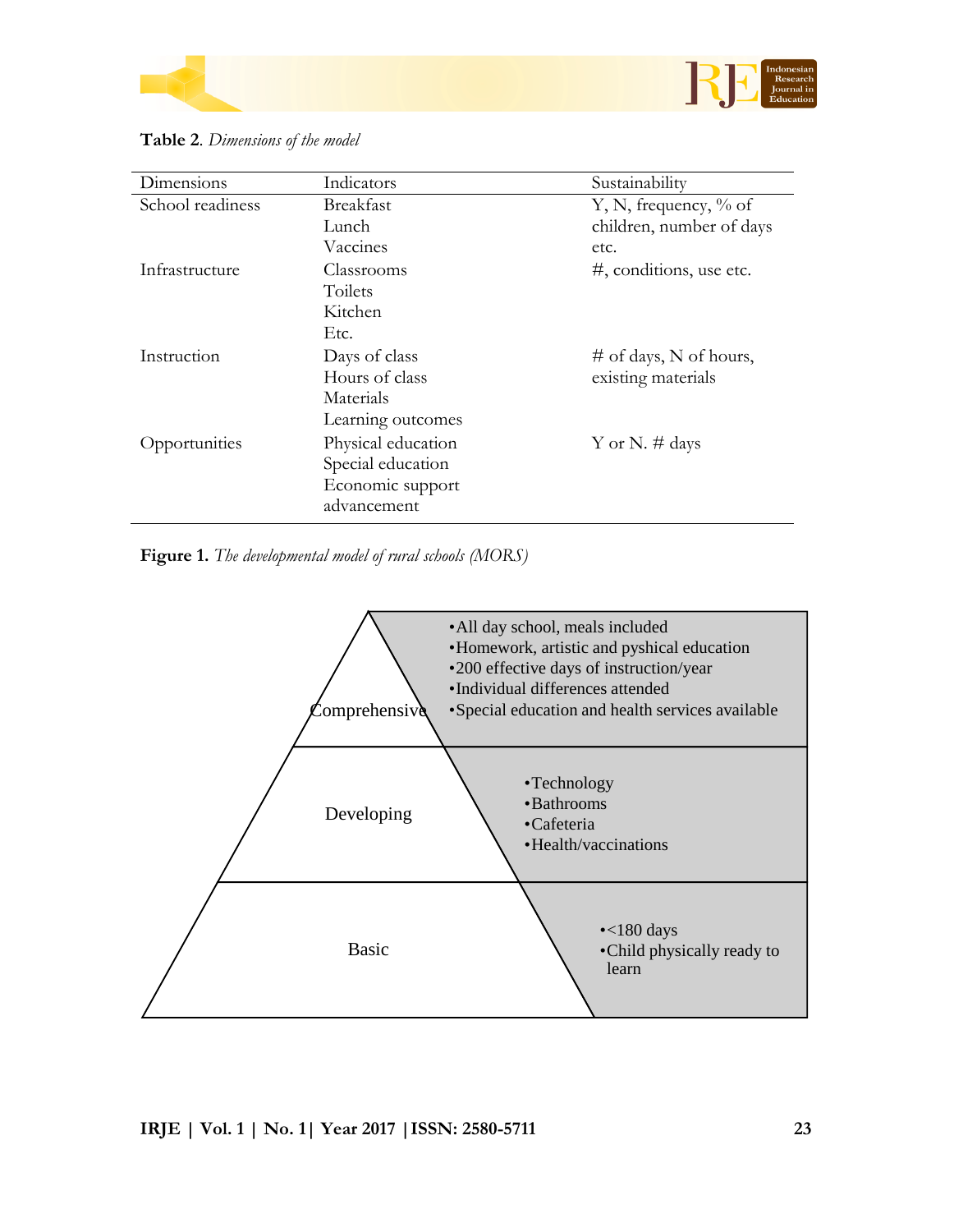

**Figure 2.** *Dimensions of the model of rural schools (MORS)*



Rather that eliciting right or wrong judgments, schools are placed through evaluation of these dimensions in each developmental stage from a basic level, where resources are scarce without evidence of consistency of teaching strategies and social supports, to a consolidation stage – the evolution stage – in which support and services seem to be sufficient and better organized in a consistent and stable fashion, toward the ultimate level of development which is the comprehensive level. At this level, all services are provided in the school in a consistent and predictable fashion. In other words, the infrastructure to serve these children is comprehensive, there are sufficient and complete services and consistent (and persistent) actions to guarantee their educational readiness and learning is spite of individual differences and social disadvantage. Hence, assessment of the schools is systematic over a period of time and considers contextual factors from a developmental perspective.

The developmental model is presented in Figure 1 and it can be conceived of in three stages. Stage one focuses on assessing services, where the basic needs of students are met. Stage two is centered on issues of school management, leadership and administration. Finally, stage three is centered on student learning and academic outcomes. It is a pyramidal model in the sense that learning is a higher-level function that needs from basic social support and education infrastructure. In addition, the model assumes a developmental perspective that allows any school to move from any given point of development, from an initial stage in which the implementation of measures and indicators emerges in the school community, to a holistic and comprehensive stage in which instructional strategies and other sources of social support act together in fostering learning.

Rural schools serving children in vulnerable social conditions must have a holistic and comprehensive view of the child beyond learning and achieve curricular milestones. In this sense, the model evaluates schools as units of service, instruction, and social change. Adult actors, such as the school principal or the teachers, are not considered in isolation.

Indeed, these schools must care for a broader and integral perspective that encompasses the child healthy development in various dimensions. Under this tenet, rural

**IRJE | Vol. 1 | No. 1| Year 2017 |ISSN: 2580-5711 24**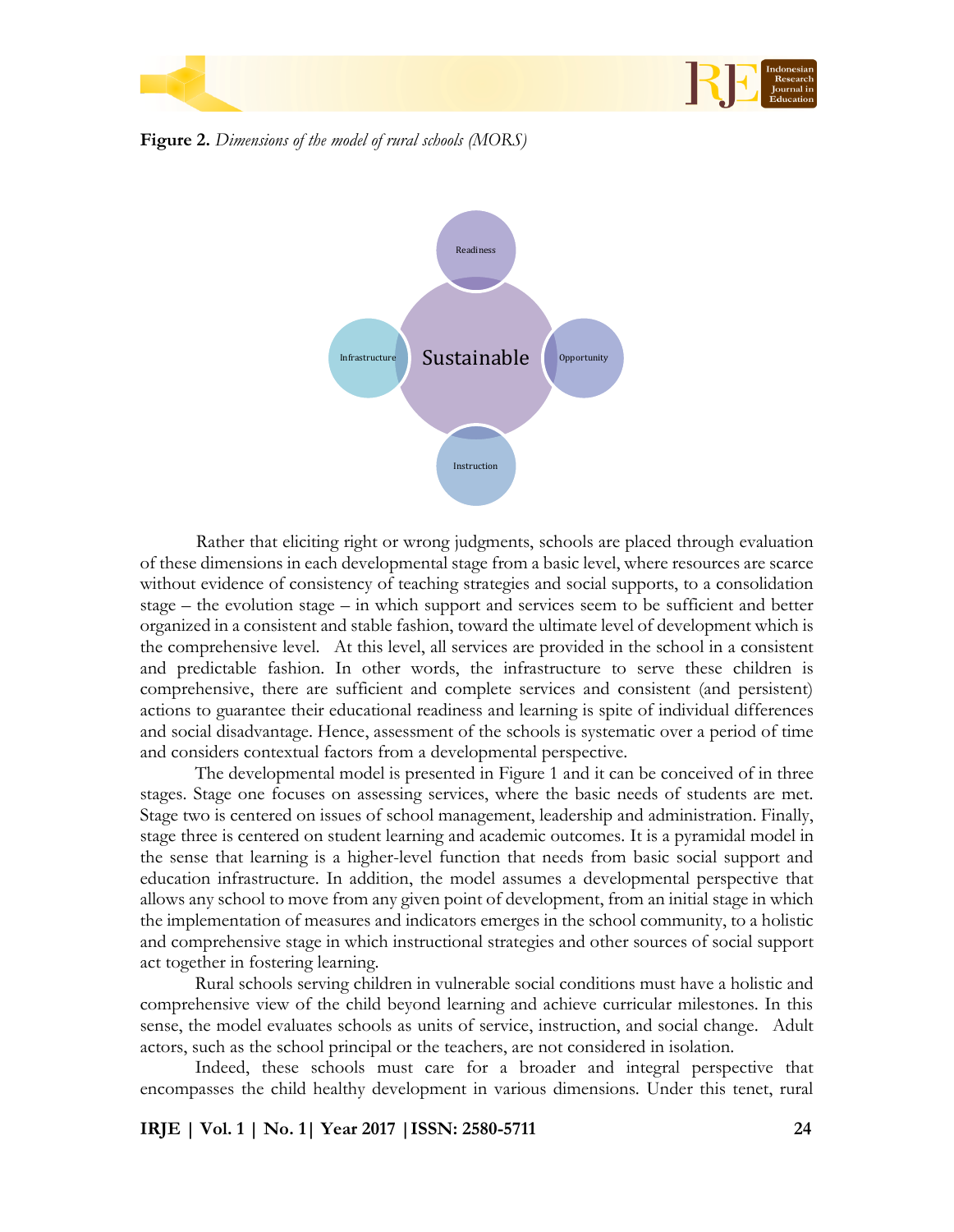



schools must have systematic screening processes that allow early identification and treatment of children with developmental, health, social and behavioral problems. Early identification of children with developmental delays is critical for diagnosing and providing early interventions and improving the school potential and their chances of continuing in the educational ladder. In this perspective, rural schools in Mexico should screen for basic health issues such as infections or dietary conditions to more sophisticated affections such as learning disabilities or emotional problems. In the comprehensive stage, rural schools track students with digital files providing inclusive services and supports. In addition, in this stage the school measures developmental milestones and other physical and psychological indicators of growth, learning, and social adaptation.

This is a holistic model that considers the school as a unit of social support. Hence, the schools are viewed as a comprehensive provider and administrator of several educational, health, psychological, and social services that help children overcome conditions of disadvantage. In this view, the role of the schools goes beyond learning contents from the curriculum, whereas it is crucial to help children achieve key physical and psychological developmental milestones at expected at a given age in similar urban and even private schools.

The model hierarchizes and order evaluation indicators in a more logical succession of events. That it, it attempts to account for physical, social and psychological factors which are essential for learning, before judging the role of school. At the same time, the model addresses conditions related to learning in the school such as the learning environments, the discipline, and the infrastructure. The model is based in the tenet of accountability for the complete and consistent provision of services to fight back extreme poverty. This is in contrast with the government's pedagogical model that strives to foster creativity and reasoning in frank disregard of social conditions and developmental delays broadly reported in Mexican rural zones.

In sum, the model for evaluation includes procedures and indicators from both, the contextual general setting and from the school situation. Ideally, key elements should be accounted to create an index of impact that allows evaluators to place the school, in each stage of development, from basic, where basic educational instructional tasks are carried out, to developmental stages in which some of the services and supports are provided along with instruction, to an ultimate comprehensive level of development. In this stage, the school not only provides and manages several services and supports for children, but also it is able to generate a learning environment.

# **Discussion**

As opposed to the government-derived models based upon subjective pedagogical postures, this model focusses on services and efficiency in social supports that can be measurable, evaluated and furthermore, that can elicit criteria for accountability in social and educational intervention.

**IRJE | Vol. 1 | No. 1| Year 2017 |ISSN: 2580-5711 25** The present developmental model to evaluate rural schools assumes that potential learning can only be assessed if basic health, nutritional, hygienic and other most basic needs of the children are met. In rural settings in Mexico, Latin America, and many other developing countries around the world, rural schools should be conceived as the front line in the struggle against the cycles of disadvantage that perpetuate poverty. There are three implications of the findings. The first relates to teacher training that should emphasize subjects that help teachers understand the influences in human development, nutrition, and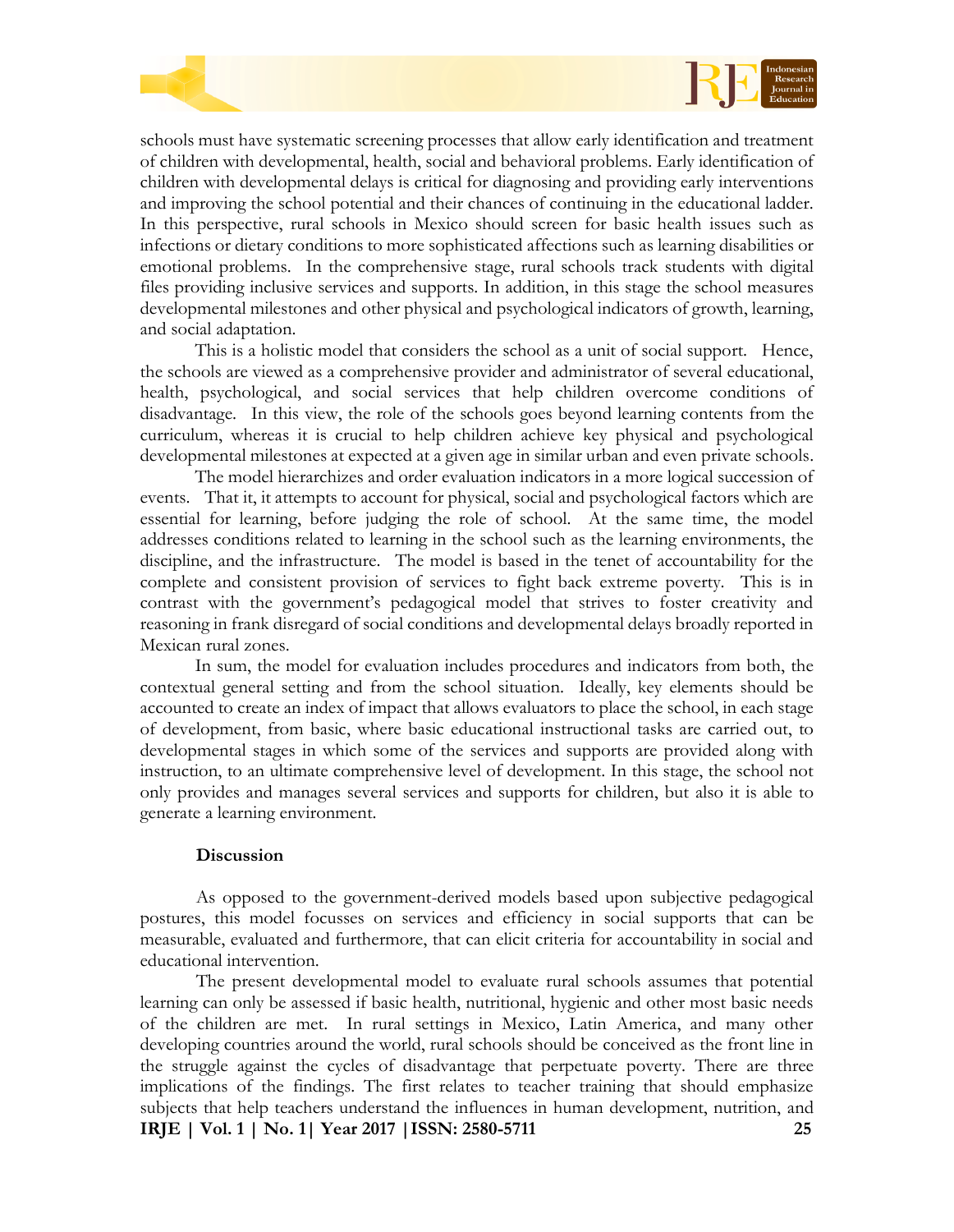

hygiene associated with poverty and their effects on learning and on strategies in the school that may help interrupt the cycles of transmitted deprivation (Rutter & Madge, 1976).

The second implication relates to the importance of the person leading the school. School leaders can provide transformation in rural, high-poverty schools by having high expectations for all (Childers, 2009), building positive trusting relationships with stakeholders (Gorski, 2015; Tschannen- Moran, 2014), and providing support and professional development for teachers (Kono, 2012). Rural school directors who view poverty through a perspective of finding strengths instead of deficits and who have high expectations for all learners are better equipped to facilitate instructional growth and positive change for students living in poverty (Gorski, 2015; Klar & Brewer, 2013).

Rural leaders can help build positive learning cultures in their schools by knowing and understanding both the culture of their students and culture of the neighborhood(s) (Gorski, 2015). Leaders who understand the context of their communities are better able to facilitate a positive culture and learning environment (Ylimaki, Jacobson, & Drysdale, 2007). Principals can create a safe and supportive learning environment for students and staff by building trusting relationships (Tschannen-Moran, 2014). In addition, principals can build trust with families and provide opportunities for families to be involved in schools (Masumoto & Brown-Welty, 2009), which could include providing child care and transportation to school events, or providing family outreach by going out into the community (Gorski, 2015).

A third implication for is the need to provide on-going support and training for educators in rural schools (Ashton & Duncan, 2012; Kono, 2012). Educators must understand that until student's basic needs are met, effective learning and teaching is not likely (Durlak, Weissberg, Dymnicki, Taylor, & Schellinger, 2011). When the social and emotional needs of students are met, there is an increase in academic performance, fewer behavior problems, and increased feelings of positive self-esteem and emotional and social development (Payton et al., 2008).

The fourth implication is that policymakers in the Mexican educational system should imagine schools as not only as places of instruction and learning, but also in terms of institutions to be leveraged for social justice. This progressive view envisions schools as agents of social and personal development for children in poverty. The pilot program of full time schools should be fully funded to include provision of foods, uniforms, health services and additional instruction.

Finally, results provide a framework for future educational research to explore factors related to socioeconomic conditions in rural schools in other countries. A shift in the expectations for what a rural school must provide students before addressing the instructional process will ultimately improve student learning and readiness for school.

#### **Conclusion**

The need to identify and construct pathways of change and implementation in Mexican rural schools demands an evaluation model with a sound theoretical support. The MORS model provides a framework to explore the effects of investment and effort in rural schools with particularly vulnerable populations of children. In addition, the levels and stages included in the model, provide landmarks to judge both research and evaluation processes.

**IRJE | Vol. 1 | No. 1| Year 2017 |ISSN: 2580-5711 26** When in poverty, children in rural schools need complete and comprehensive support that overcomes deficiencies and weaknesses from the family or origin to be physically and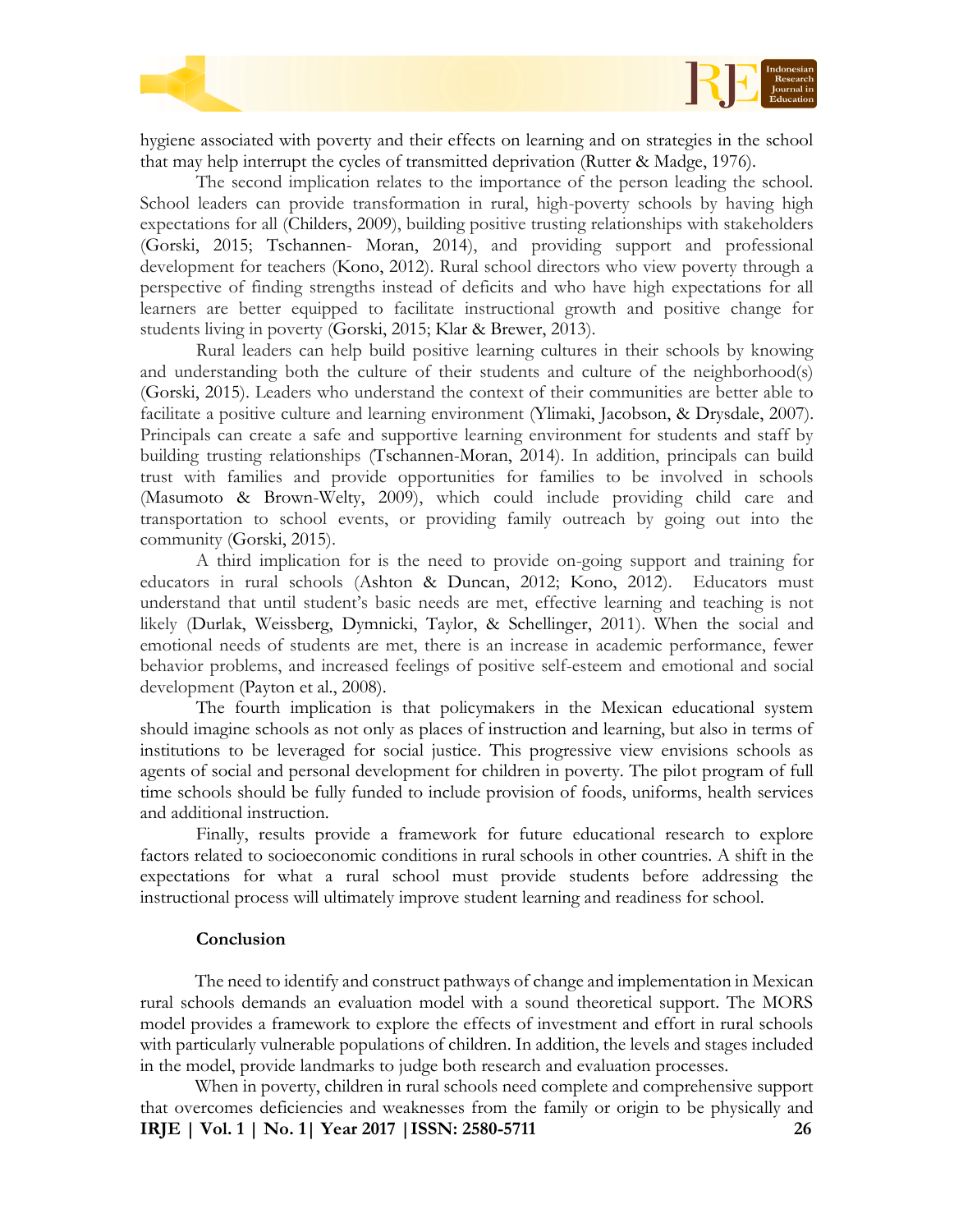



emotionally ready to respond to the demands of the school. Rural schools ultimately should provide a clean, safe, nurturing, and stimulating environment. What is more, rural schools must address developmental issues and account with mechanisms and the necessary staff to assess, teach and provide intervention when needed. In general, the school must account for each student in identifying the presence of risk and protective factors and able to use various kinds of screening tests, record and monitor each child health, educational and developmental history, and develop actions in the community such as promoting parental involvement in school activities and local authorities support.

Results from the study allowed investigators to identify different types of educational services and social support actions that had positive impact, the Mexican model is similar to other such as the "Escuela Nueva" in Colombia and Guatemala providing additional support to the student such as meals, vaccines, uniforms and other resources.

Of course, the implementation of the model provides important future research opportunities. The next step will be the development of a quantitative index, by assigning a partial value to different services in each dimension to help place schools in different degrees of development. Secondly, clear specifications for improvement and change must arise from the use of the MORS if practical value and impact is desired. Analysis and further examination of the role of rural schools in fighting poverty and disadvantage need to be revived both in educational research and policy making.

Most importantly, what is needed is a comprehensive rural school in rural Yucatan to serve as a prototype for other rural communities in Mexico. This model school would provide all of the services outlined in the MORS, including transportation to and from school to allow for larger class sizes. Ideally, this model school would be associated with a university to allow for the training of the next generation of teachers and school leaders with specialization in the unique needs of rural school children.

# **References**

- Abernathy, S. F. (2010). *No child left behind and the public schools*. Ann Arbor: The University of Michigan Press.
- Ashton, B., & Duncan, H. E. (2012). A beginning rural principal's toolkit: A guide for success. *Rural Educator, 34*(1).
- Barley, Z. A., & Beesley, A. D. (2007). Rural school success: What can we learn?. *Journal of Research in Rural Education, 22*(1), 1-16.
- Carroll, J. B. (1963). A model of school learning. *Teachers College Record, 64*(8), 723-733.
- Childers, W. H. (2009). *Transformational leadership and its relationship to trust and behavioral integrity.* (PhD), Saybrook University.
- Coleman, J. S. (1966). Equality of educational opportunity: U.S. Government Printing Office.
- Demi, M. A., Coleman-Jensen, A., & Snyder, A. R. (2010). The rural context and secondary school enrollment: An ecological systems approach. *Journal of Research in Rural Education (Online), 25*(7), 1.
- Durlak, J. A., Weissberg, R. P., Dymnicki, A. B., Taylor, R. D., & Schellinger, K. B. (2011). The impact of enhancing students' social and emotional learning: A meta- analysis of school based universal interventions. *Child Development, 82*(1), 405-432.
- Gorski, P. C. (2015). *Reaching and teaching students in poverty: Strategies for erasing the opportunity gap*. New York, NY: Teachers College Press.
- Instituo Nacional de la Evaluacion de la Educacion. (2017). *Base de datos y tablas estadisticas*.

**IRJE | Vol. 1 | No. 1| Year 2017 |ISSN: 2580-5711 27**